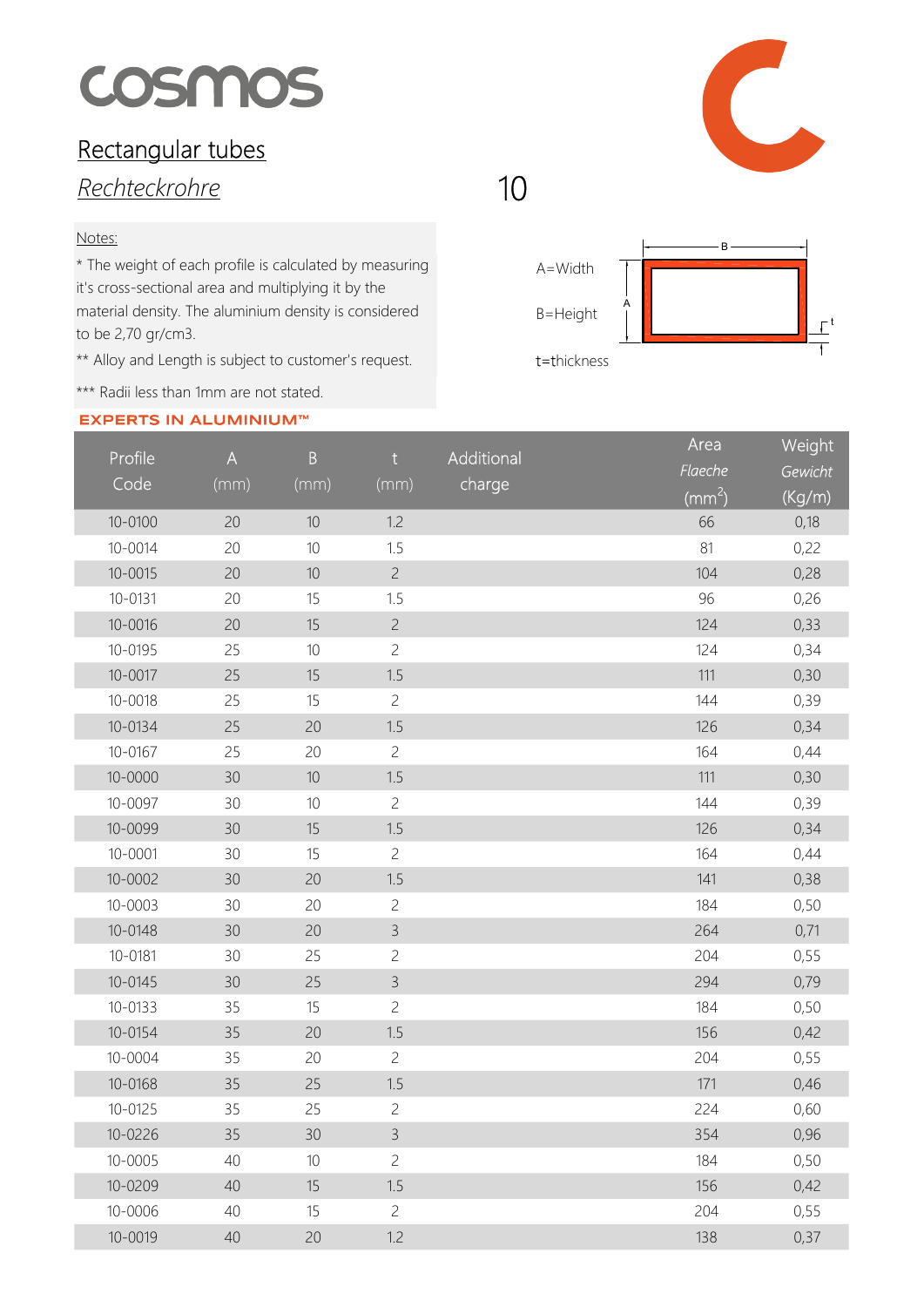|             |                | $\, {\bf B}$ |                |            | Area            | Weight  |
|-------------|----------------|--------------|----------------|------------|-----------------|---------|
| Profile     | $\overline{A}$ |              | t.             | Additional | Flaeche         | Gewicht |
| Code        | (mm)           | (mm)         | (mm)           | charge     | $\text{mm}^2$ ) | (Kg/m)  |
| $10 - 0007$ | 40             | 20           | 1.5            |            | 171             | 0,46    |
| $10 - 0008$ | 40             | 20           | $\overline{c}$ |            | 224             | 0,60    |
| $10 - 0020$ | 40             | 20           | 3              |            | 324             | 0,87    |
| 10-0178     | 40             | 20           | $\overline{4}$ |            | 416             | 1,13    |
| $10 - 0009$ | 40             | 25           | 1.5            |            | 186             | 0,50    |
| $10 - 0010$ | 40             | 25           | $\overline{c}$ |            | 244             | 0,66    |
| 10-0127     | 40             | 25           | 3              |            | 354             | 0,96    |
| 10-0196     | 40             | 30           | 1.5            |            | 201             | 0,54    |
| $10 - 0011$ | 40             | 30           | $\overline{c}$ |            | 264             | 0,71    |
| $10 - 0201$ | 40             | 30           | 2.5            |            | 325             | 0,88    |
| $10 - 0021$ | 40             | 30           | 3              |            | 384             | 1,04    |
| 10-0132     | 40             | 30           | $\overline{4}$ |            | 496             | 1,34    |
| 10-0152     | 45             | 20           | $\overline{c}$ |            | 244             | 0,66    |
| 10-0105     | 45             | 25           | $\overline{c}$ |            | 264             | 0,71    |
| $10 - 0225$ | 45             | 25           | 3              |            | 384             | 1,04    |
| 10-0112     | 45             | 34           | $\mathsf{3}$   |            | 438             | 1,18    |
| $10 - 0022$ | 50             | 15           | $\overline{c}$ |            | 244             | 0,66    |
| 10-0120     | 50             | 20           | 1.5            |            | 201             | 0,54    |
| 10-0012     | 50             | 20           | $\overline{c}$ |            | 264             | 0,71    |
| 10-0023     | 50             | 20           | $\mathsf{3}$   |            | 384             | 1,04    |
| 10-0185     | 50             | 20           | $\overline{4}$ |            | 496             | 1,34    |
| 10-0126     | 50             | 25           | 1.5            |            | 216             | 0,58    |
| $10 - 0013$ | 50             | 25           | $\overline{c}$ |            | 284             | 0,77    |
| 10-0110     | 50             | 25           | $\mathsf{B}$   |            | 414             | 1,12    |
| 10-0221     | 50             | 30           | 1.6            |            | 246             | 0,62    |
| $10 - 0024$ | 50             | 30           | $\overline{c}$ |            | 304             | 0,82    |
| 10-0159     | 50             | 30           | 2.5            |            | 375             | 1,01    |
| $10 - 0025$ | 50             | 30           | $\mathsf{3}$   |            | 444             | 1,20    |
| 10-0224     | 50             | 30           | $\overline{4}$ |            | 576             | 1,56    |
| 10-0146     | 50             | 34           | $\mathsf{3}$   |            | 468             | 1,26    |
| 10-0026     | 50             | 40           | $\overline{c}$ |            | 344             | 0,93    |
| $10 - 0027$ | 50             | 40           | 2.5            |            | 425             | 1,15    |
| $10 - 0028$ | 50             | 40           | $\mathcal{E}$  |            | 504             | 1,36    |
| $10 - 0029$ | 50             | 40           | $\overline{4}$ |            | 656             | 1,77    |
| 10-0210     | 50             | 45           | $\overline{c}$ |            | 364             | 0,98    |
| 10-0206     | 55             | 35           | $\overline{c}$ |            | 344             | 0,93    |
| 10-0211     | 55             | 50           | $\mathsf{3}$   |            | 594             | 1,60    |
| 10-0143     | 60             | 15           | $\overline{c}$ |            | 284             | 0,77    |
| 10-0030     | 60             | 20           | 1.5            |            | 231             | 0,62    |
| 10-0031     | 60             | 20           | $\overline{c}$ |            | 304             | 0,82    |
| 10-0135     | 60             | 20           | $\mathsf{3}$   |            | 444             | 1,20    |
| 10-0032     | 60             | 20           | $\overline{4}$ |            | 576             | 1,56    |
| 10-0197     | 60             | 25           | 1.5            |            | 246             | 0,67    |
| $10 - 0033$ | 60             | 25           | $\overline{c}$ |            | 324             | 0,87    |
| $10 - 0115$ | 60             | 25           | $\mathsf{3}$   |            | 474             | 1,28    |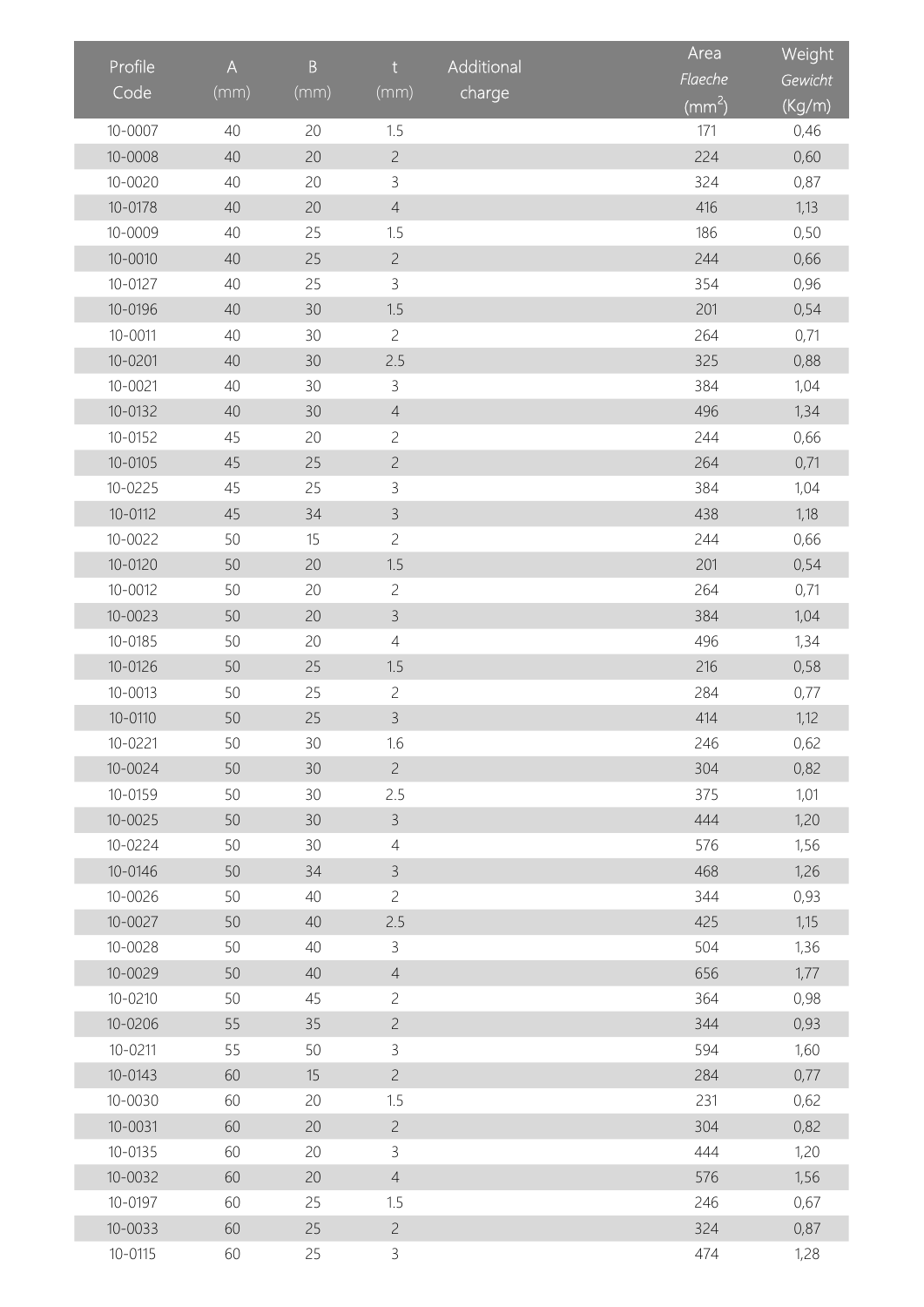|             |                |              |                |            | Area         | Weight  |
|-------------|----------------|--------------|----------------|------------|--------------|---------|
| Profile     | $\overline{A}$ | $\, {\bf B}$ | t              | Additional | Flaeche      | Gewicht |
| Code        | (mm)           | (mm)         | (mm)           | charge     | $\rm (mm^2)$ | (Kg/m)  |
| $10 - 0111$ | 60             | 30           | 1.5            |            | 261          | 0,70    |
| 10-0034     | 60             | 30           | $\overline{c}$ |            | 344          | 0,93    |
| $10 - 0035$ | 60             | 30           | $\mathsf 3$    |            | 504          | 1,36    |
| 10-0036     | 60             | 30           | $\overline{4}$ |            | 656          | 1,77    |
| $10 - 0140$ | 60             | 34           | $\mathsf{3}$   |            | 528          | 1,43    |
| 10-0037     | 60             | 40           | $\overline{c}$ |            | 384          | 1,04    |
| 10-0038     | 60             | 40           | 2.5            |            | 475          | 1,28    |
| 10-0039     | 60             | 40           | $\mathsf 3$    |            | 564          | 1,52    |
| 10-0040     | 60             | 40           | $\overline{4}$ |            | 736          | 1,99    |
| 10-0165     | 60             | 40           | 5              |            | 900          | 2,43    |
| 10-0138     | 60             | 50           | $\overline{c}$ |            | 424          | 1,14    |
| $10 - 0041$ | 60             | 50           | $\mathsf 3$    |            | 624          | 1,68    |
| $10 - 0042$ | 60             | 50           | $\sqrt{4}$     |            | 816          | 2,20    |
| 10-0194     | 60             | 50           | 5              |            | 1000         | 2,71    |
| $10 - 0155$ | 65             | 20           | $\overline{c}$ |            | 324          | 0,88    |
| 10-0149     | 70             | 20           | 1.5            |            | 261          | 0,70    |
| 10-0137     | 70             | 20           | $\overline{c}$ |            | 344          | 0,93    |
| 10-0190     | 70             | 25           | 2.5            |            | 450          | 1,22    |
| $10 - 0213$ | 70             | 30           | $\overline{c}$ |            | 384          | 1,04    |
| 10-0160     | 70             | 30           | $\mathsf 3$    |            | 564          | 1,52    |
| $10 - 0043$ | 70             | 40           | $\mathcal{E}$  |            | 624          | 1,69    |
| 10-0163     | 70             | 40           | $\overline{4}$ |            | 816          | 2,20    |
| 10-0220     | 70             | 50           | $\mathsf 3$    |            | 684          | 1,85    |
| 10-0189     | 70             | 50           | 4              |            | 896          | 2,43    |
| 10-0164     | 75             | 35           | 2.5            |            | 525          | 1,42    |
| 10-0156     | 75             | 45           | $\overline{2}$ |            | 464          | 1,25    |
| 10-0186     | 75             | 50           | $\overline{3}$ |            | 714          | 1,93    |
| 10-0192     | 80             | 18           | $\overline{c}$ |            | 376          | 1,02    |
| $10 - 0044$ | 80             | 20           | 1.5            |            | 291          | 0,79    |
| $10 - 0045$ | 80             | 20           | $\overline{c}$ |            | 384          | 1,04    |
| 10-0170     | 80             | 25           | $\overline{c}$ |            | 404          | 1,09    |
| 10-0180     | 80             | 25           | 2.5            |            | 500          | 1,35    |
| 10-0046     | 80             | 30           | $\overline{c}$ |            | 424          | 1,15    |
| 10-0047     | 80             | 30           | 3              |            | 624          | 1,69    |
| 10-0169     | 80             | 30           | $\overline{4}$ |            | 816          | 2,20    |
| 10-0048     | 80             | 40           | 1.5            |            | 351          | 0,95    |
| 10-0049     | 80             | 40           | $\overline{2}$ |            | 464          | 1,25    |
| $10 - 0050$ | 80             | 40           | 2.5            |            | 575          | 1,55    |
| $10 - 0051$ | 80             | 40           | $\overline{3}$ |            | 684          | 1,85    |
| $10 - 0052$ | 80             | 40           | $\overline{4}$ |            | 896          | 2,42    |
| 10-0188     | 80             | 40           | 6              |            | 1296         | 3,51    |
| $10 - 0053$ | 80             | 50           | $\overline{c}$ |            | 504          | 1,36    |
| $10 - 0054$ | 80             | 50           | $\overline{3}$ |            | 744          | 2,01    |
| $10 - 0055$ | 80             | 50           | $\overline{4}$ |            | 976          | 2,64    |
| 10-0212     | 80             | 50           | 5              |            | 1200         | 3,24    |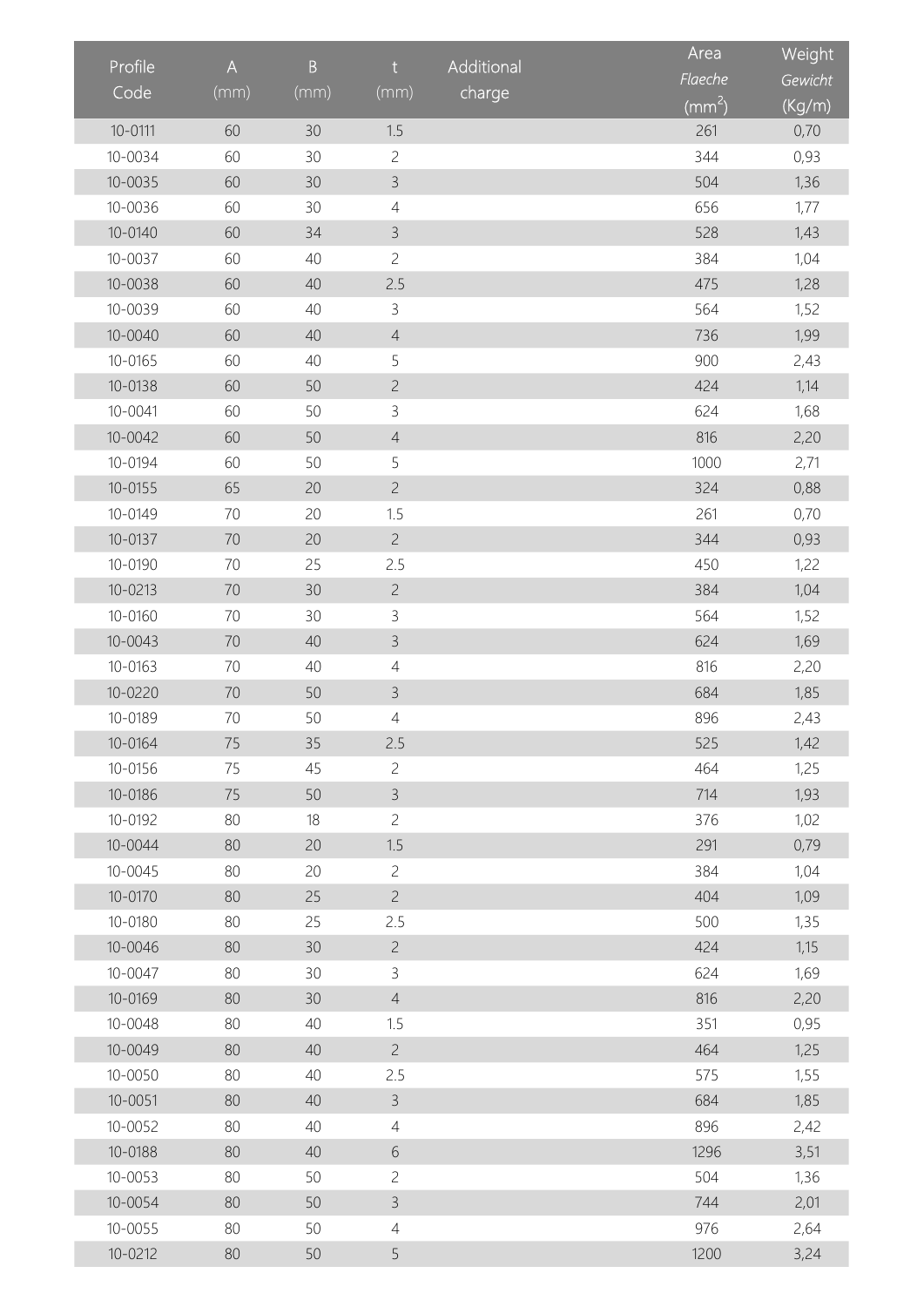|             |                |                 |                |            | Area         | Weight  |
|-------------|----------------|-----------------|----------------|------------|--------------|---------|
| Profile     | $\overline{A}$ | $\, {\bf B}$    | t              | Additional | Flaeche      | Gewicht |
| Code        | (mm)           | (mm)            | (mm)           | charge     | $\rm (mm^2)$ | (Kg/m)  |
| 10-0222     | 80             | 60              | $\overline{c}$ |            | 544          | 1,47    |
| $10 - 0173$ | 80             | 60              | 2.5            |            | 675          | 1,82    |
| 10-0056     | 80             | 60              | 3              |            | 804          | 2,17    |
| $10 - 0057$ | 80             | 60              | $\overline{4}$ |            | 1056         | 2,85    |
| $10 - 0203$ | 80             | 60              | 5              |            | 1300         | 3,52    |
| 10-0128     | 80             | 70              | 5              |            | 1400         | 3,78    |
| $10 - 0123$ | 85             | 30              | $\overline{c}$ |            | 444          | 1,20    |
| 10-0117     | 90             | 40              | $\overline{3}$ |            | 744          | 2,01    |
| 10-0124     | 100            | 18              | 1.8            |            | 412          | 1,11    |
| $10 - 0151$ | 100            | 18              | $\overline{c}$ |            | 456          | 1,23    |
| 10-0227     | 100            | 20              | 1.5            |            | 351          | 0,95    |
| $10 - 0058$ | 100            | 20              | $\overline{c}$ |            | 464          | 1,25    |
| $10 - 0059$ | 100            | 25              | $\overline{c}$ |            | 484          | 1,31    |
| 10-0104     | 100            | 30              | $\overline{c}$ |            | 504          | 1,36    |
| 10-0193     | 100            | 30              | 2.5            |            | 625          | 1,69    |
| 10-0060     | 100            | 30              | $\overline{3}$ |            | 744          | 2,01    |
| 10-0119     | 100            | 40              | $\overline{c}$ |            | 544          | 1,47    |
| $10 - 0200$ | 100            | 40              | 2.5            |            | 675          | 1,83    |
| 10-0061     | 100            | 40              | 3              |            | 804          | 2,17    |
| 10-0062     | 100            | 40              | $\overline{4}$ |            | 1056         | 2,85    |
| $10 - 0063$ | 100            | 50              | $\overline{c}$ |            | 584          | 1,58    |
| 10-0064     | 100            | 50              | $\mathsf{B}$   |            | 864          | 2,33    |
| $10 - 0065$ | 100            | 50              | $\overline{4}$ |            | 1136         | 3,07    |
| 10-0102     | 100            | 50              | 5              |            | 1400         | 3,78    |
| 10-0177     | 100            | 60              | $\overline{c}$ |            | 624          | 1,68    |
| 10-0118     | 100            | 60              | 2.5            |            | 775          | 2,09    |
| 10-0066     | 100            | 60              | $\mathsf{3}$   |            | 924          | 2,50    |
| 10-0067     | 100            | 60              | $\overline{4}$ |            | 1216         | 3,28    |
| 10-0136     | 100            | 60              | 5              |            | 1500         | 4,05    |
| 10-0068     | 100            | 80              | $\mathsf{3}$   |            | 1044         | 2,82    |
| 10-0229     | 100            | 80              | $\overline{4}$ |            | 1376         | 3,72    |
| 10-0174     | 100            | 80              | 5              |            | 1700         | 4,59    |
| 10-0108     | 120            | 18              | $\overline{c}$ |            | 536          | 1,45    |
| 10-0069     | 120            | 20              | $\overline{c}$ |            | 544          | 1,47    |
| 10-0176     | 120            | 30 <sup>°</sup> | $\overline{c}$ |            | 584          | 1,58    |
| $10 - 0121$ | 120            | 30              | $\mathsf{3}$   |            | 864          | 2,33    |
| 10-0070     | 120            | 40              | $\overline{c}$ |            | 624          | 1,68    |
| 10-0191     | 120            | 40              | 2.5            |            | 775          | 2,10    |
| 10-0207     | 120            | 40              | $\overline{3}$ |            | 924          | 2,49    |
| $10 - 0071$ | 120            | 40              | $\overline{4}$ |            | 1216         | 3,28    |
| 10-0182     | 120            | 50              | $\overline{c}$ |            | 664          | 1,80    |
| 10-0109     | 120            | 50              | 3              |            | 984          | 2,66    |
| 10-0072     | 120            | 50              | $\overline{4}$ |            | 1296         | 3,50    |
| $10 - 0175$ | 120            | 60              | 1.5            | $\star$    | 531          | 1,43    |
| 10-0228     | 120            | 60              | $\overline{c}$ | $\star$    | 704          | 1,90    |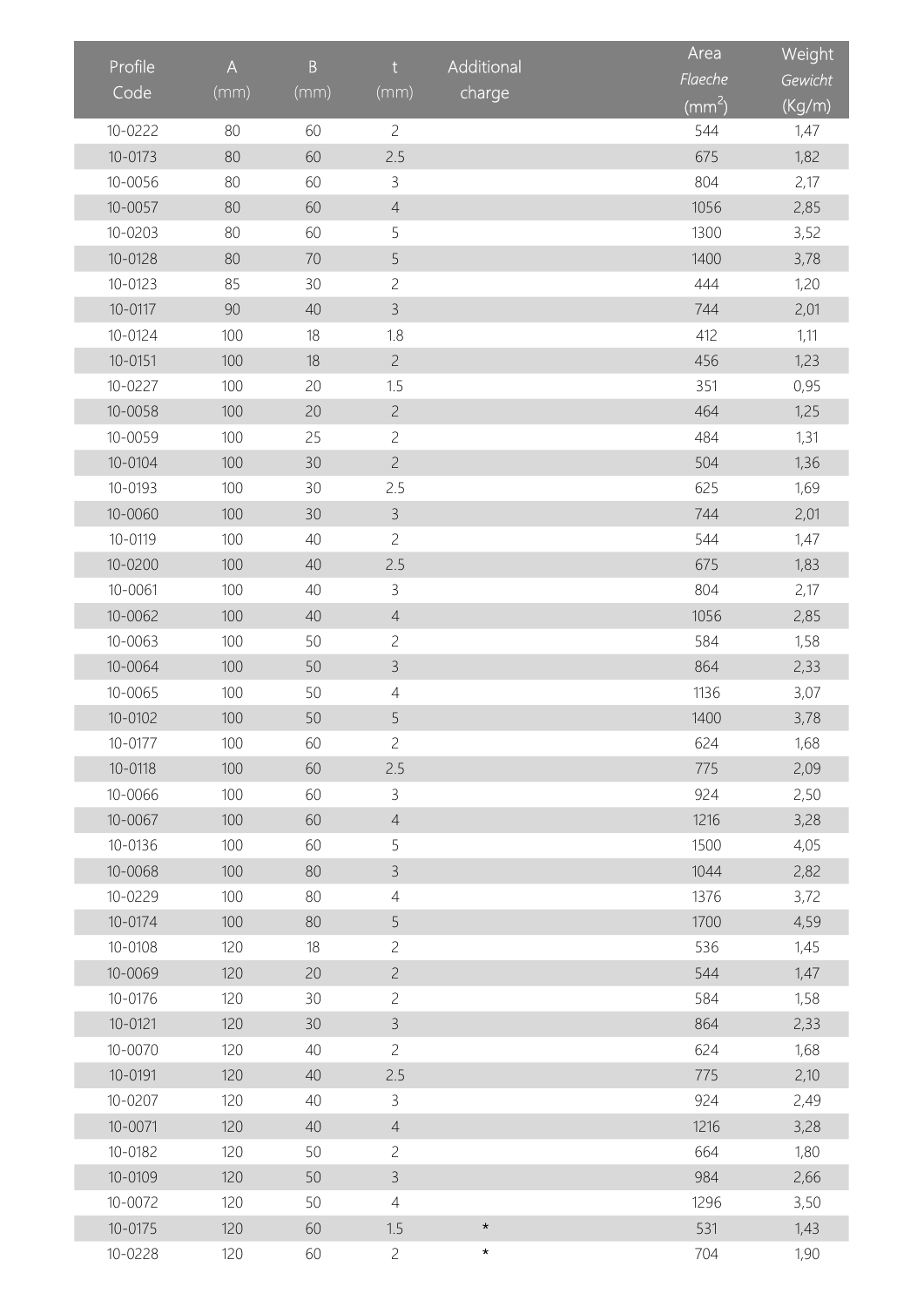|             |      | $\, {\bf B}$ | t              | Additional | Area               | Weight  |
|-------------|------|--------------|----------------|------------|--------------------|---------|
| Profile     | A    |              |                |            | Flaeche            | Gewicht |
| Code        | (mm) | (mm)         | (mm)           | charge     | (mm <sup>2</sup> ) | (Kg/m)  |
| $10 - 0073$ | 120  | 60           | $\mathsf 3$    |            | 1044               | 2,82    |
| 10-0074     | 120  | 60           | 4              |            | 1376               | 3,72    |
| $10 - 0075$ | 120  | 80           | $\overline{3}$ |            | 1164               | 3,14    |
| 10-0218     | 120  | 80           | $\overline{4}$ |            | 1536               | 4,15    |
| 10-0204     | 120  | 80           | 6              |            | 2256               | 6,11    |
| 10-0147     | 120  | 90           | $\overline{c}$ | $\star$    | 824                | 2,22    |
| 10-9002     | 120  | 100          | 8              |            | 3264               | 8,85    |
| $10 - 0208$ | 128  | 75           | $\overline{4}$ |            | 1560               | 4,21    |
| 10-0183     | 130  | 20           | $\overline{c}$ |            | 584                | 1,58    |
| 10-0113     | 130  | 30           | 3              |            | 924                | 2,50    |
| 10-0076     | 130  | 50           | $\sqrt{4}$     |            | 1376               | 3,72    |
| 10-0129     | 130  | 50           | 5              |            | 1700               | 4,59    |
| $10 - 0077$ | 140  | 18           | $\overline{c}$ |            | 616                | 1,66    |
| 10-0217     | 140  | 20           | 3              |            | 924                | 2,50    |
| $10 - 0078$ | 140  | 40           | $\sqrt{4}$     |            | 1376               | 3,72    |
| 10-0098     | 140  | 60           | 2.5            |            | 975                | 2,63    |
| 10-0114     | 140  | 60           | $\overline{4}$ |            | 1536               | 4,15    |
| 10-0130     | 140  | 60           | 8              |            | 2944               | 7,95    |
| 10-0079     | 140  | 80           | $\sqrt{4}$     |            | 1696               | 4,58    |
| 10-0101     | 150  | 18           | $\overline{c}$ |            | 656                | 1,77    |
| 10-0179     | 150  | 20           | $\overline{c}$ |            | 664                | 1,80    |
| 10-0107     | 150  | 30           | $\overline{c}$ |            | 704                | 1,90    |
| 10-0103     | 150  | 30           | 2.5            |            | 875                | 2,36    |
| 10-0080     | 150  | 40           | $\overline{4}$ |            | 1456               | 3,93    |
| 10-0081     | 150  | 50           | $\overline{c}$ |            | 784                | 2,12    |
| 10-0106     | 150  | 50           | $\mathsf{3}$   |            | 1164               | 3,14    |
| 10-0082     | 150  | 50           | $\overline{4}$ |            | 1536               | 4,15    |
| 10-0139     | 150  | 50           | 5              |            | 1900               | 5,13    |
| 10-0122     | 150  | 50           | 6              |            | 2256               | 6,09    |
| 10-0083     | 150  | 60           | 3              |            | 1224               | 3,31    |
| 10-0161     | 150  | 60           | $\overline{4}$ |            | 1616               | 4,36    |
| 10-0084     | 150  | 60           | 5              |            | 2000               | 5,40    |
| 10-0158     | 150  | 80           | $\overline{4}$ |            | 1776               | 4,80    |
| 10-0085     | 150  | 100          | 3              | $\star$    | 1464               | 3,95    |
| 10-0214     | 150  | 100          | $\,8\,$        |            | 3744               | 10,11   |
| 10-0141     | 150  | 120          | 5              |            | 2600               | 7,02    |
| 10-0086     | 160  | 40           | $\overline{c}$ | $\star$    | 784                | 2,12    |
| 10-0162     | 160  | 40           | $\overline{4}$ |            | 1536               | 4,15    |
| 10-0087     | 160  | 60           | $\overline{4}$ |            | 1696               | 4,58    |
| 10-0088     | 160  | 60           | 5              |            | 2100               | 5,67    |
| 10-0089     | 160  | 80           | $\overline{4}$ |            | 1856               | 5,01    |
| 10-0166     | 180  | 18           | $\overline{c}$ |            | 776                | 2,10    |
| 10-0199     | 180  | 40           | 2.5            | $\star$    | 1075               | 2,91    |
| 10-0090     | 180  | 40           | $\overline{4}$ |            | 1696               | 4,58    |
| 10-0091     | 180  | 50           | $\overline{4}$ |            | 1776               | 4,80    |